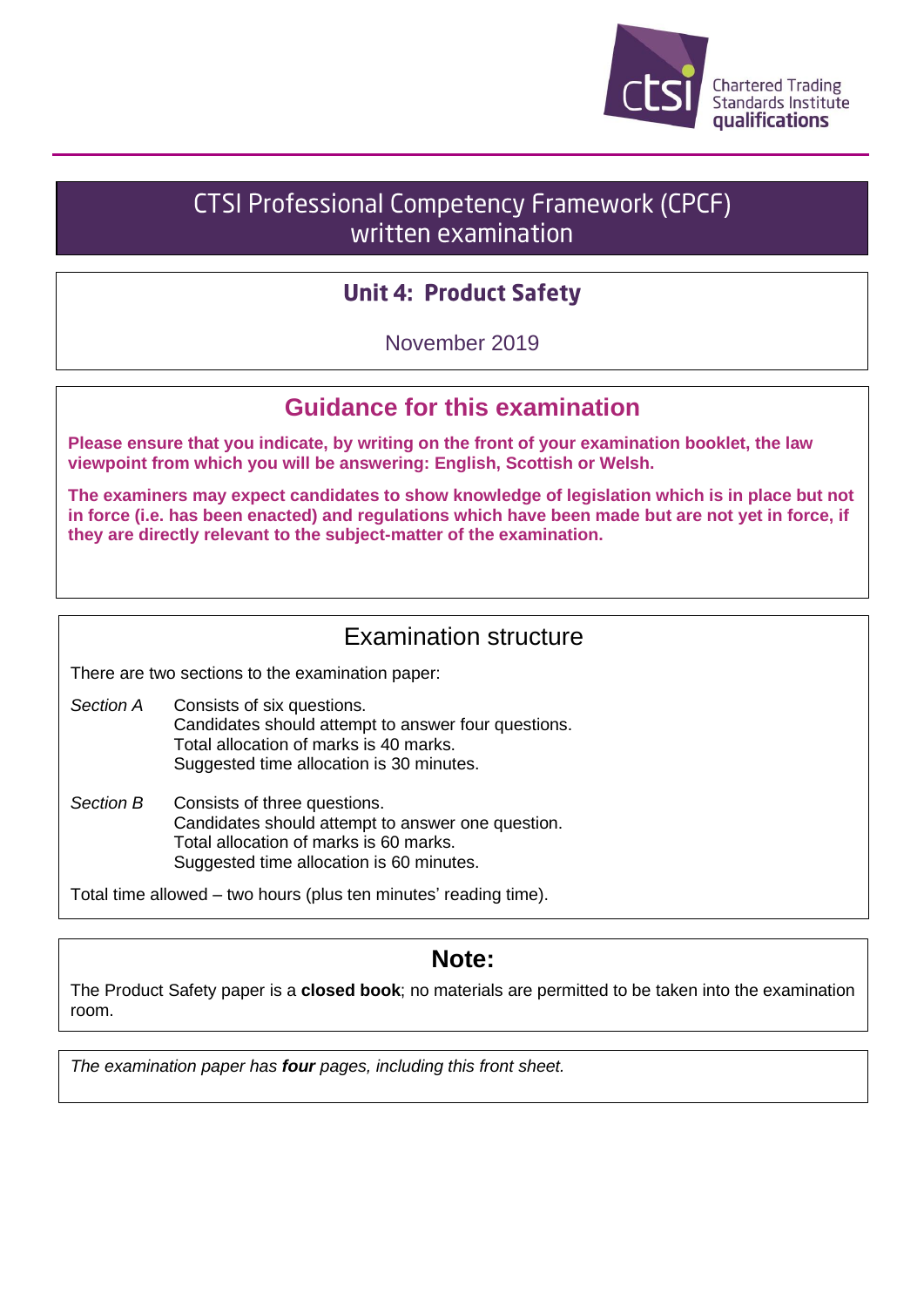**Exam:** Unit 4: Product Safety **Exam cycle:** Nov 2019

**Time:** 10:00 – 11:30 **Max:** 100 marks

**Date:** 13 November 2019 **Reading time:** 10 minutes

#### Section A Candidates should attempt to answer four questions. Each question carries ten marks. Total: 40 marks.

- 1. With examples, briefly explain the obligations of a distributor under aligned New Approach Regulations.
- 2. Outline the economic operator obligations for a manufacturer manufacturing USB chargers.

(10 marks)

(7 marks)

(3 marks)

**(total 10 marks)**

(10 marks)

- 3. (a) What is the difference between 'instructions for use' and 'warning' labels? Illustrate your answer with examples of each and when you would expect to find them.
	- (b) When are warnings an acceptable way of managing product risk?

4. Briefly outline the responsibilities of Trading Standards Services under the REACH Regulation and provide examples of how this legislation can be used for product safety enforcement under The General Product Safety Regulations 2005.

(10 marks)

5. What is the function of a 'Compliance Notice'? Provide an example of when an enforcement authority would issue one, and what further options for action are available in the event that it is not complied with.

(10 marks)

6. Briefly outline the requirements of The Furniture and Furnishings (Fire)(Safety) Regulations 1988 (as amended) with respect to letting agents who let furnished accommodation.

(10 marks)

### **Section A total of 40 marks.**

### **Section A continues over the page.**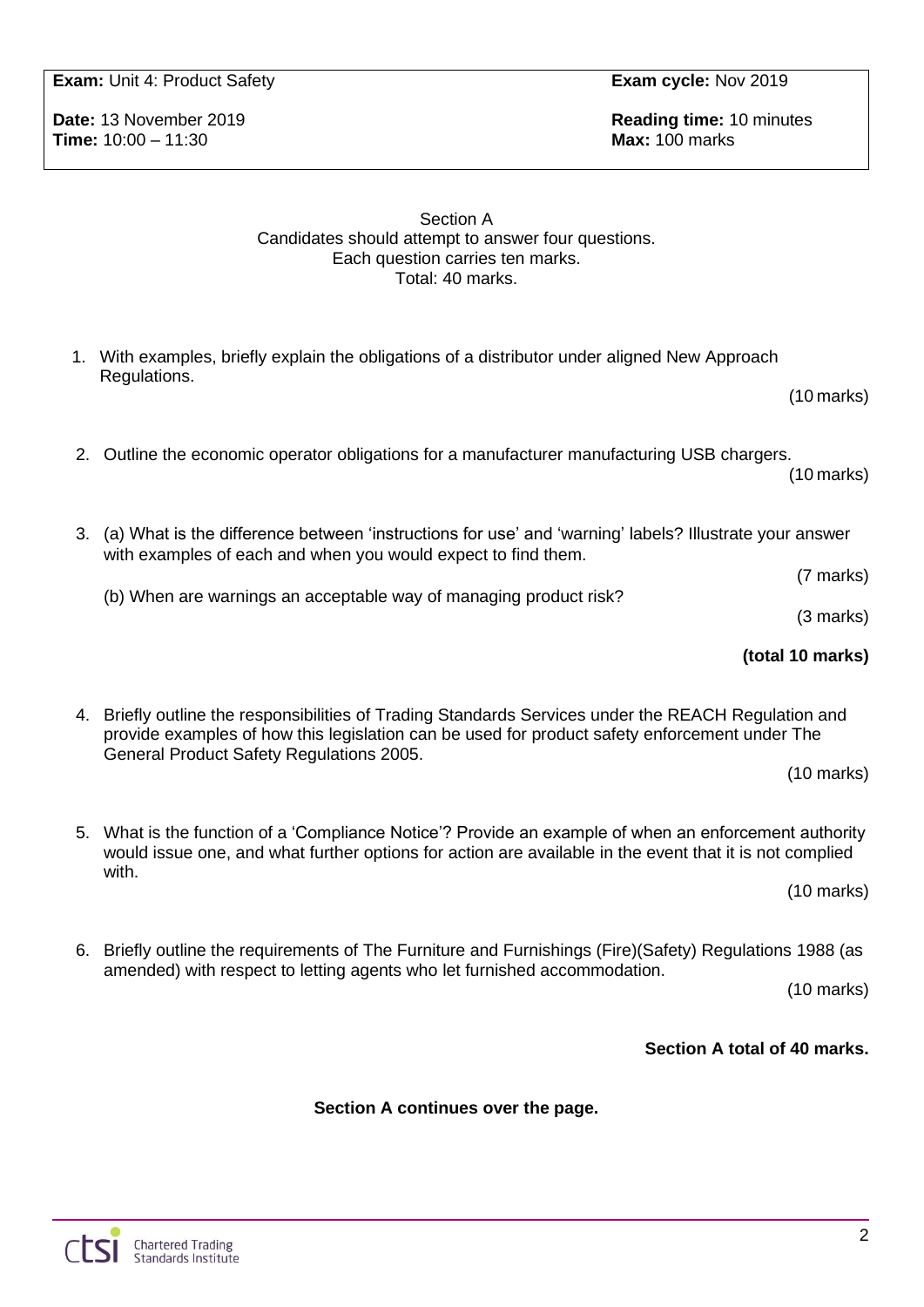#### Section B Candidates should attempt to answer one question. Each question carries 60 marks. Total: 60 marks.

- 7. Freetat Ltd is a business based in your area, supplying a range of low value products to magazine publishers, to be included as free gifts with a range of magazines. You receive a complaint, via another Trading Standards Authority, that a child used one of their products – a face paint which was included on the front of a children's comic – and had a significant allergic reaction to it. The Authority requests that you follow this up with Freetat Ltd.
	- (a) What regulatory requirements could apply to the product in question?

You visit Freetat and ask them for the relevant documentation to support the product. They ask you what you mean by this and do not have a clear idea of the relevant regulatory requirements.

(b) Outline the documents that you would expect to see.

They also show you a sample of the product.

(c) What labelling would you expect to find?

The product is manufactured in China and Freetat, have been advised that no documentation is available as the product was supplied to them over a year ago, even though it was only used on the magazine six weeks ago.

(d) What offences may have been committed, by whom and what other action would you take as a result of this information?

(5 marks)

(e) Develop a brief action plan detailing the priorities for the investigation.

(10 marks)

(f) Develop a list of questions to be used when interviewing the company under caution, giving adequate consideration to any offences and statutory defences available.

(15 marks)

**(total 60 marks)**

**Section B continues over the page.**

(10 marks)

(10 marks)

(10 marks)